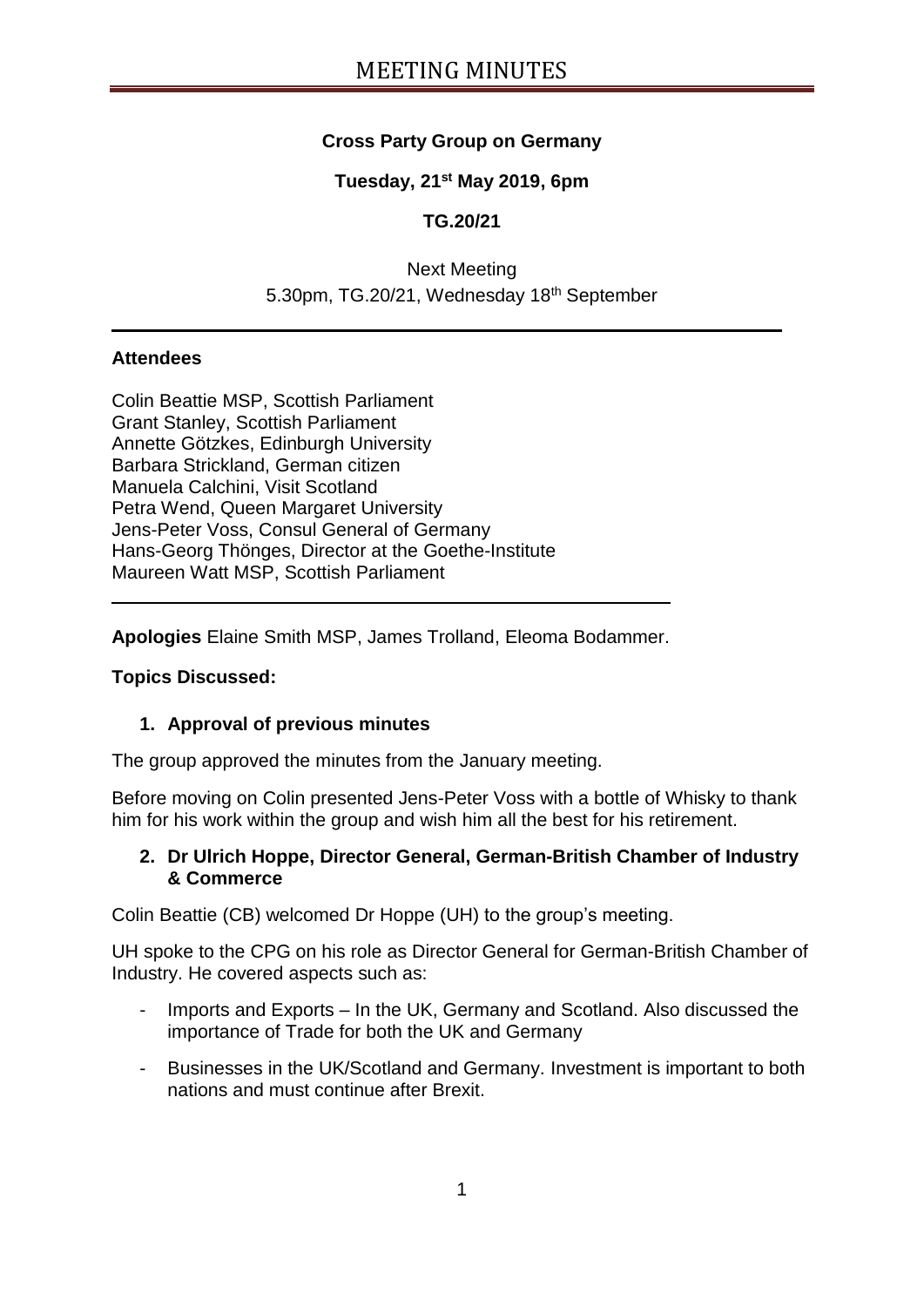- The Mission of the Chamber for Industry and Commerce is to promote Trade and Investment between the UK & Germany. Exports must flow in both directions.
- This is a young chamber that was founded in 1971. With 750 Member Companies 400 in the UK and 350 in Germany. 23 Employees and £2.5 million turnover.
- There Main Tasks are Official Representative of German Companies Offering Support; Membership Organisation – Interacting with organisations providing support, Service Provider – Help SME's with advice
- Main Activities Membership and Events Hold 50 events per year. 2 in Scotland (Edinburgh and Glasgow), Legal and Tax Services – Company Information Admin Support.
- CB Asked How do people get these services? UH Mostly online and some people from the ground.
- Marketing Services Recycling from the UK/Scotland. Companies have to be registered to recycle packaging.
- Facts 2,000 Visitors to the website, 4000 enquiries (2000 trade and 2000 Legal), 1,500 readers of magazine. 500 customers for on-going services.
- European College of Business and Management Offer courses to create linkages. Good way to show life goes on despite Brexit. 20% of young Brits in Germany have a knowledge of German.
- The German-British Chamber of Industry & Commerce can assist every British and German company, which wants to do business across the Channel.

KL – Asked about communication with other organisations and UH replied that there is a circle of Friends across the different organisations help each other out.

CB – Asked about the new Berlin House - UH advised had met with the new lady in Berlin House.

UH noted that he has been looking at Brexit as part of his role, he recognises that Scotland is greatly valued in Germany and will never change. He then done a brief presentation on Brexit, which covered:

- Survey carried out with 124 online interviews between  $24<sup>th</sup>$  and  $30<sup>th</sup>$  April 2019 from German-British Companies that operate in the UK.
- Brexit Effecting Business 50 % Positive and 32% Negatice
- Business Performing 54% positive in next 12 months 21% negative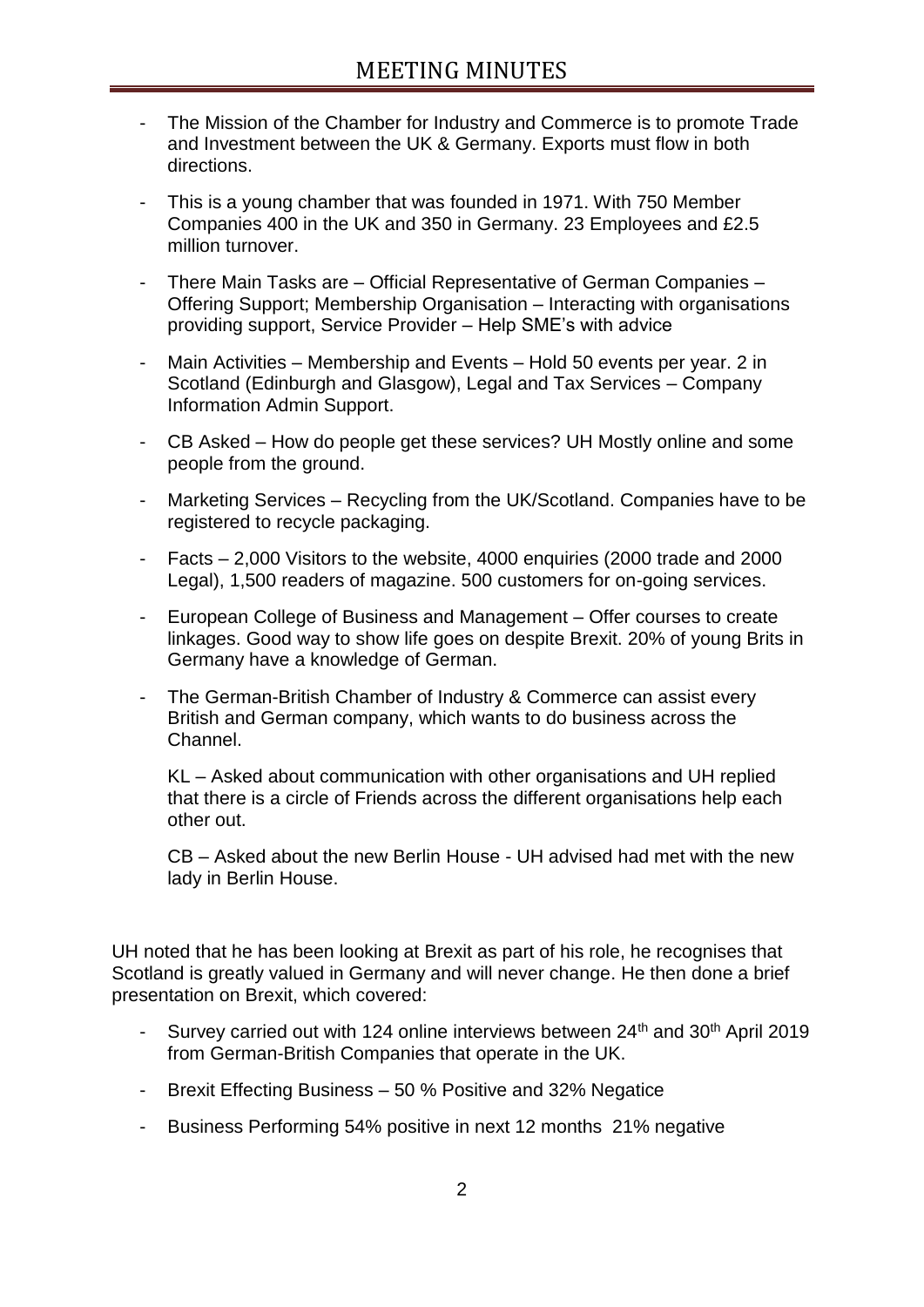- 33 % plan more investment over next 12 months and 22 % plan less investment.
- 66% of businesses would like a Soft Brexit. 25 % Deal Brexit and 9% Hard Brexit. 2/3rds of respondents are willing to accept a much longer political uncertainty if it leads to a Softer Brexit.
- 73% of businesses feel the biggest risk for operations is trade barriers or administrative burdens.
- 37% don't see the UK economy changing over the next 3 to 5 years.

The Group gave its thanks to UH for speaking with them.

#### **3. Political, Economic and Cultural updates Political**

CB – It is hard to predict the outcome of the EU Elections. CB hopes that there will be 3 SNP MEP's elected to go to Brussels. Lib Dems likely to get a seat or maybe 2 seats in Scotland. Predicts that in England the Brexit Party will do very well as the Labour and Tory vote is falling.

JPV – Advised that he had a meeting with the London Embassy and others - the meeting concluded that Brexit was a Complex issue. They believe there is very little chance of a Soft Brexit and revoking Article 50 is not a choice. The main views was leave without a deal. New ways must be found to strengthen ties. Image for Scotland is very important and after Brexit he hopes that ties with Germany can be made stronger.

Maureen Watt (MW) – It is fascinating what is going on in Westminster. How the media has given so much air time to Nigel Farage and not to the Pro EU parties. MW has no idea how the vote will go. It does look as if Boris will be the new PM and that will be negative for Scotland. How strong a far right group will be in the EU?

Annette Götzkes (AG) – Hopes that the Green Party can do well to stop the AfD. With the ongoing Environment issues that currently ongoing it may help them. CB concerned of Political Stability. We want a good relationship with England if there is an Independence Referendum called however people are fed up and just do not care.

### **Tourism**-

Manuela Calchini (MC) – German Market is doing really well at the moment. People arriving and touring Scotland. MC feels this may be because of Brexit and people coming before it is too late. There is a Scotland is Now campaign ongoing and MC not sure if it sends the right message. Was great to see that the Lonely Planet rated Shetland number 6 in places to visit. There is a new information centre opening on the Royal Mile on Wednesday 22<sup>nd</sup> May for German Visitors. MC was asked about staff shortages, not sure how bad the issue is yet however in the Highlands there are some shortages now but not sure it can be blamed on Brexit.